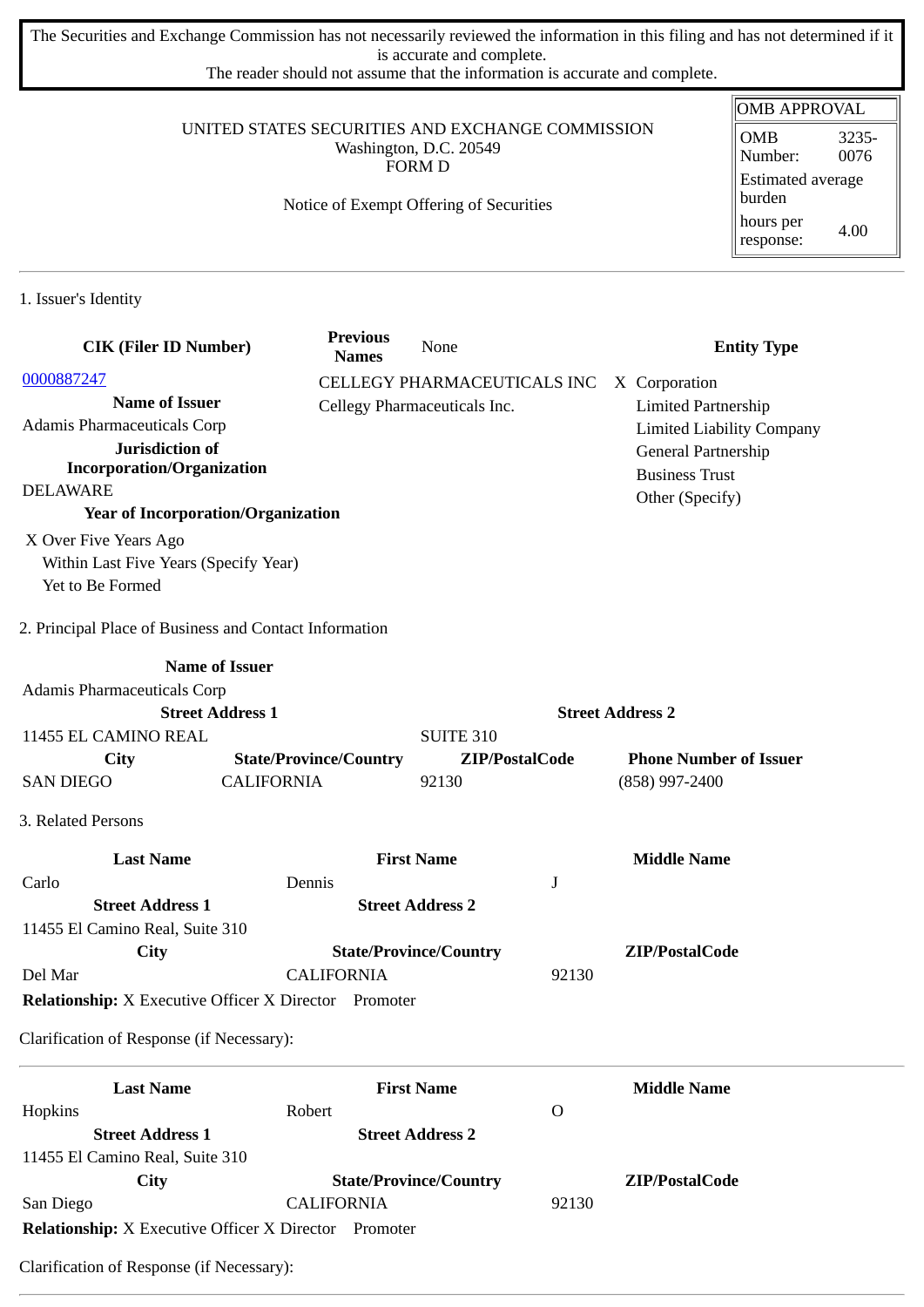| <b>Last Name</b>                                           | <b>First Name</b>                            | <b>Middle Name</b> |
|------------------------------------------------------------|----------------------------------------------|--------------------|
| Marguglio                                                  | David                                        | J                  |
| <b>Street Address 1</b>                                    | <b>Street Address 2</b>                      |                    |
| 11455 El Camino Real, Suite 310                            |                                              |                    |
| <b>City</b>                                                | <b>State/Province/Country</b>                | ZIP/PostalCode     |
| San Diego                                                  | <b>CALIFORNIA</b>                            | 92130              |
| <b>Relationship:</b> X Executive Officer                   | Director Promoter                            |                    |
| Clarification of Response (if Necessary):                  |                                              |                    |
| <b>Last Name</b>                                           | <b>First Name</b>                            | <b>Middle Name</b> |
| Cohen                                                      | Kenneth                                      | M                  |
| <b>Street Address 1</b>                                    | <b>Street Address 2</b>                      |                    |
| 11455 El Camino Real, Suite 310                            |                                              |                    |
| City                                                       | <b>State/Province/Country</b>                | ZIP/PostalCode     |
| San Diego                                                  | <b>CALIFORNIA</b>                            | 92130              |
| <b>Relationship:</b> Executive Officer X Director Promoter |                                              |                    |
| Clarification of Response (if Necessary):                  |                                              |                    |
| <b>Last Name</b>                                           | <b>First Name</b>                            | <b>Middle Name</b> |
| Nova, Ph. D.                                               | Tina                                         | ${\mathsf S}$      |
| <b>Street Address 1</b>                                    | <b>Street Address 2</b>                      |                    |
| 11455 El Camino Real, Suite 310                            |                                              |                    |
| City                                                       | <b>State/Province/Country</b>                | ZIP/PostalCode     |
| San Diego                                                  | <b>CALIFORNIA</b>                            | 92130              |
| <b>Relationship:</b>                                       | <b>Executive Officer X Director Promoter</b> |                    |
| Clarification of Response (if Necessary):                  |                                              |                    |
| <b>Last Name</b>                                           | <b>First Name</b>                            | <b>Middle Name</b> |
| Johnson                                                    | Craig                                        | A                  |
| <b>Street Address 1</b>                                    | <b>Street Address 2</b>                      |                    |
| 11455 El Camino Real, Suite 310                            |                                              |                    |
| <b>City</b>                                                | <b>State/Province/Country</b>                | ZIP/PostalCode     |
| San Diego                                                  | <b>CALIFORNIA</b>                            | 92130              |
| <b>Relationship:</b> X Executive Officer                   | Director Promoter                            |                    |
| Clarification of Response (if Necessary):                  |                                              |                    |
| <b>Last Name</b>                                           | <b>First Name</b>                            | <b>Middle Name</b> |
| Daniels                                                    | Karen                                        | K                  |
| <b>Street Address 1</b>                                    | <b>Street Address 2</b>                      |                    |
| 11455 El Camino Real, Suite 310                            |                                              |                    |
| City                                                       | <b>State/Province/Country</b>                | ZIP/PostalCode     |
| San Diego                                                  | <b>CALIFORNIA</b>                            | 92130              |
| <b>Relationship:</b>                                       | <b>Executive Officer X Director Promoter</b> |                    |
| Clarification of Response (if Necessary):                  |                                              |                    |
| <b>Last Name</b>                                           | <b>First Name</b>                            | <b>Middle Name</b> |
| Moll                                                       | Thomas                                       |                    |
| <b>Street Address 1</b>                                    | <b>Street Address 2</b>                      |                    |
| 11455 El Camino Real, Suite 310                            |                                              |                    |
| City                                                       | <b>State/Province/Country</b>                | ZIP/PostalCode     |
| San Diego                                                  | <b>CALIFORNIA</b>                            | 92130              |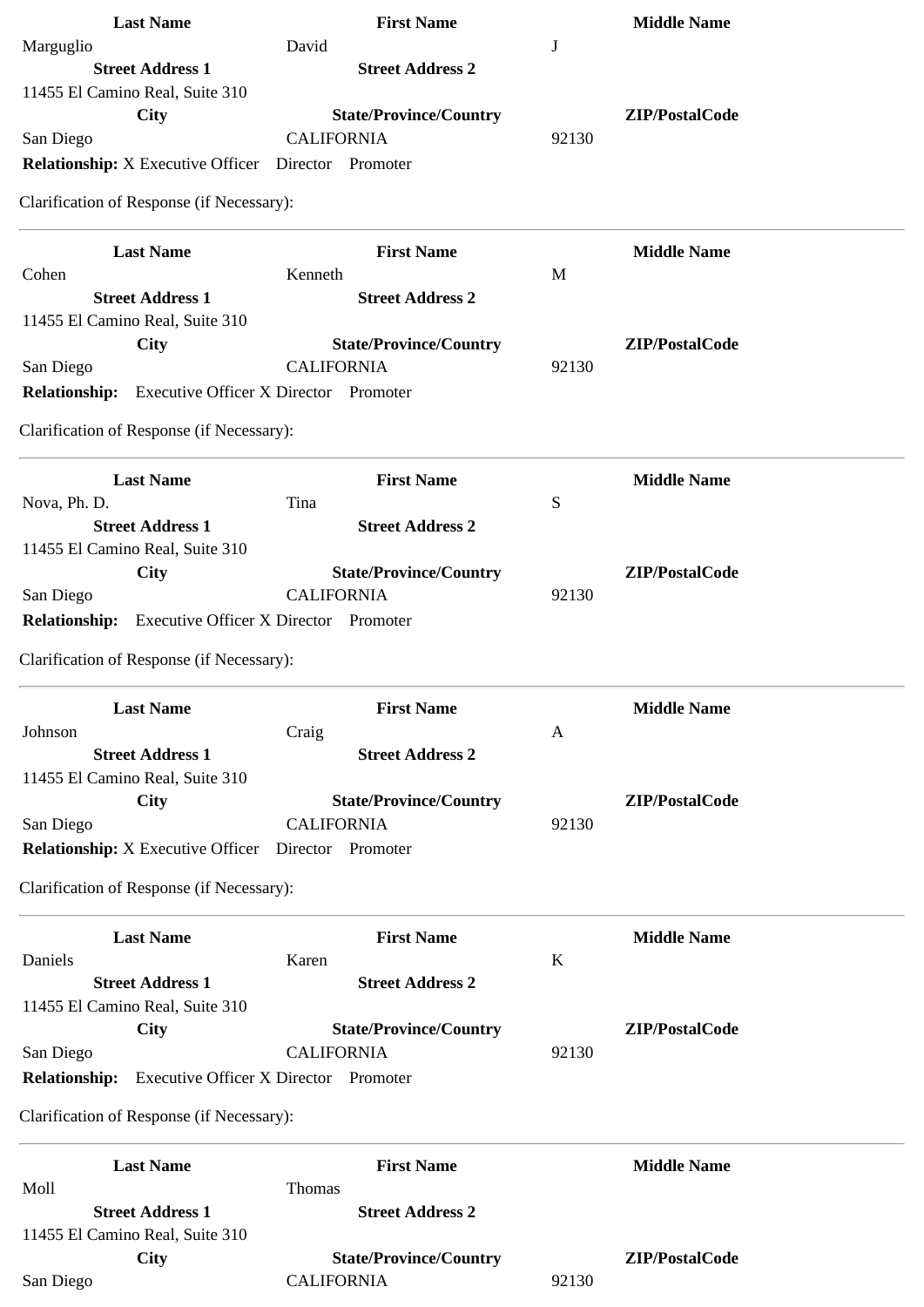Clarification of Response (if Necessary):

# 4. Industry Group

| Agriculture                                           |                | <b>Health Care</b>         | Retailing                 |
|-------------------------------------------------------|----------------|----------------------------|---------------------------|
| Banking & Financial Services                          |                | Biotechnology              | <b>Restaurants</b>        |
| <b>Commercial Banking</b>                             |                | <b>Health Insurance</b>    | Technology                |
| Insurance                                             |                | Hospitals & Physicians     | Computers                 |
| Investing<br><b>Investment Banking</b>                |                | X Pharmaceuticals          | Telecommunications        |
| Pooled Investment Fund                                |                | <b>Other Health Care</b>   | Other Technology          |
| Is the issuer registered as                           |                | Manufacturing              | Travel                    |
| an investment company under<br>the Investment Company |                | <b>Real Estate</b>         | Airlines & Airports       |
| Act of 1940?                                          |                | Commercial                 | Lodging & Conventions     |
| Yes                                                   | N <sub>0</sub> | Construction               | Tourism & Travel Services |
| Other Banking & Financial Services                    |                | <b>REITS &amp; Finance</b> | Other Travel              |
| <b>Business Services</b>                              |                | Residential                | Other                     |
| Energy                                                |                | <b>Other Real Estate</b>   |                           |
| Coal Mining                                           |                |                            |                           |
| <b>Electric Utilities</b>                             |                |                            |                           |
| <b>Energy Conservation</b>                            |                |                            |                           |
| <b>Environmental Services</b>                         |                |                            |                           |
|                                                       |                |                            |                           |

- Oil & Gas
- Other Energy

## 5. Issuer Size

| <b>Revenue Range</b>             | <b>OR</b> | <b>Aggregate Net Asset Value Range</b> |
|----------------------------------|-----------|----------------------------------------|
| No Revenues                      |           | No Aggregate Net Asset Value           |
| $$1 - $1,000,000$                |           | $$1 - $5,000,000$                      |
| $$1,000,001 - $5,000,000$        |           | \$5,000,001 - \$25,000,000             |
| $$5,000,001 -$<br>\$25,000,000   |           | $$25,000,001 - $50,000,000$            |
| $$25,000,001 -$<br>\$100,000,000 |           | \$50,000,001 - \$100,000,000           |
| Over \$100,000,000               |           | Over \$100,000,000                     |
| X Decline to Disclose            |           | Decline to Disclose                    |
| Not Applicable                   |           | Not Applicable                         |
|                                  |           |                                        |

## 6. Federal Exemption(s) and Exclusion(s) Claimed (select all that apply)

| Rule $504(b)(1)$ (not (i), (ii) or (iii)) | <b>Rule 505</b>                     |                    |
|-------------------------------------------|-------------------------------------|--------------------|
| Rule 504 (b) $(1)(i)$                     | $X$ Rule 506                        |                    |
| Rule 504 (b)(1)(ii)                       | Securities Act Section 4(5)         |                    |
| Rule 504 (b)(1)(iii)                      | Investment Company Act Section 3(c) |                    |
|                                           | Section $3(c)(1)$                   | Section $3(c)(9)$  |
|                                           | Section $3(c)(2)$                   | Section $3(c)(10)$ |
|                                           | Section $3(c)(3)$                   | Section $3(c)(11)$ |
|                                           | Section $3(c)(4)$                   | Section $3(c)(12)$ |
|                                           | Section $3(c)(5)$                   | Section $3(c)(13)$ |
|                                           | Section $3(c)(6)$                   | Section $3(c)(14)$ |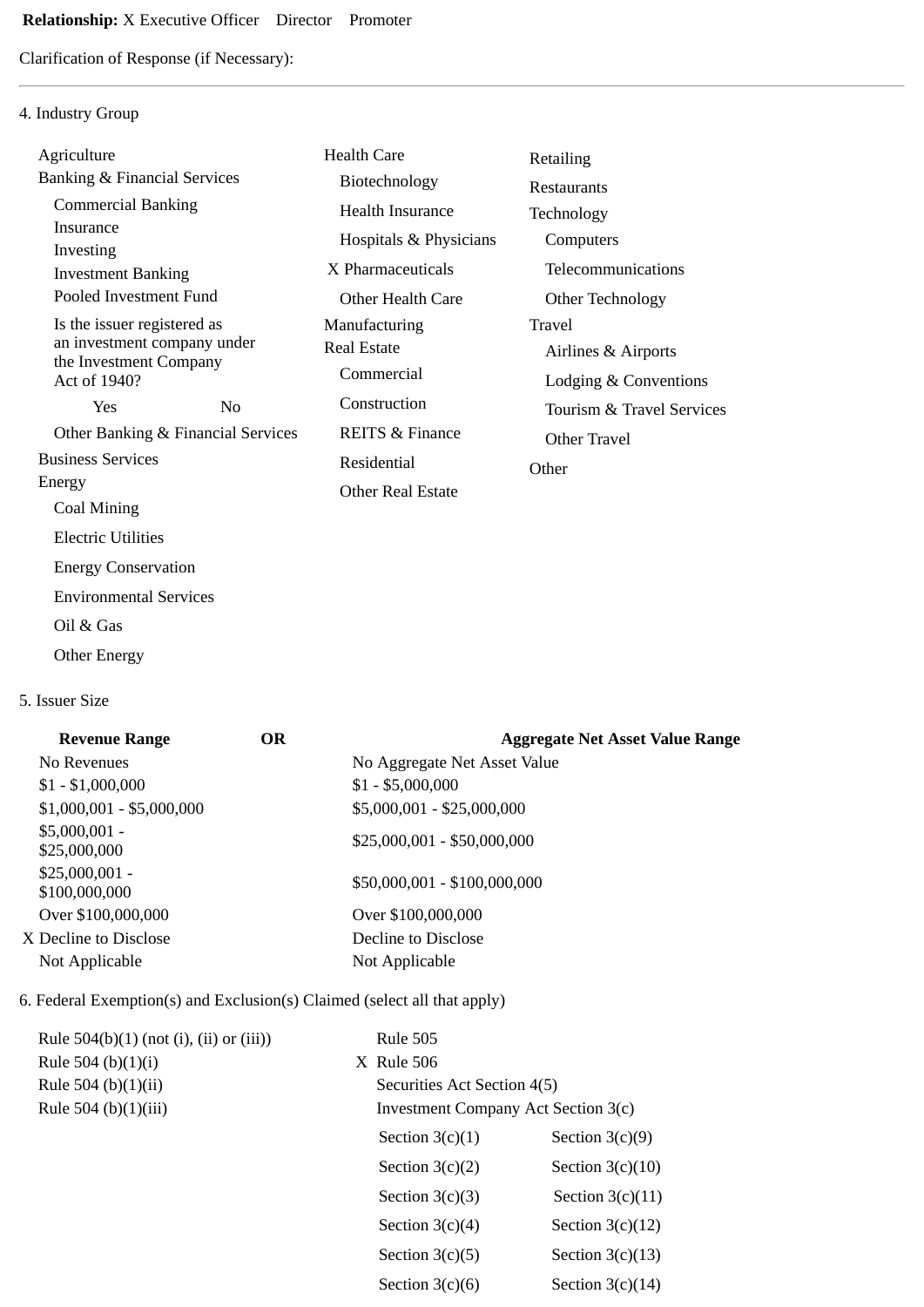| 7. Type of Filing                                                                                                                                                                  |                                                                                                                             |                          |
|------------------------------------------------------------------------------------------------------------------------------------------------------------------------------------|-----------------------------------------------------------------------------------------------------------------------------|--------------------------|
| X New Notice Date of First Sale 2013-06-26    First Sale Yet to Occur<br>Amendment                                                                                                 |                                                                                                                             |                          |
| 8. Duration of Offering                                                                                                                                                            |                                                                                                                             |                          |
| Does the Issuer intend this offering to last more than one year?                                                                                                                   | Yes X No                                                                                                                    |                          |
| 9. Type(s) of Securities Offered (select all that apply)                                                                                                                           |                                                                                                                             |                          |
| Equity<br>X Debt<br>X Option, Warrant or Other Right to Acquire Another Security<br>Security to be Acquired Upon Exercise of Option, Warrant or<br>Other Right to Acquire Security | Pooled Investment Fund Interests<br>Tenant-in-Common Securities<br><b>Mineral Property Securities</b><br>X Other (describe) |                          |
|                                                                                                                                                                                    | <b>Convertible Debentures</b>                                                                                               |                          |
| 10. Business Combination Transaction                                                                                                                                               |                                                                                                                             |                          |
| Is this offering being made in connection with a business combination transaction, such as<br>a merger, acquisition or exchange offer?                                             | Yes X No                                                                                                                    |                          |
| Clarification of Response (if Necessary):                                                                                                                                          |                                                                                                                             |                          |
| 11. Minimum Investment                                                                                                                                                             |                                                                                                                             |                          |
| Minimum investment accepted from any outside investor \$0 USD                                                                                                                      |                                                                                                                             |                          |
| 12. Sales Compensation                                                                                                                                                             |                                                                                                                             |                          |
| Recipient<br>LifeTech Capital, a division of Aurora Capital LLC<br>(Associated) Broker or Dealer None                                                                              | Recipient CRD Number X None<br>None<br>(Associated) Broker or Dealer CRD Number None                                        |                          |
| <b>Aurora Capital LLC</b>                                                                                                                                                          | 37924                                                                                                                       |                          |
| <b>Street Address 1</b>                                                                                                                                                            | <b>Street Address 2</b>                                                                                                     |                          |
| 17 PARK AVENUE #201                                                                                                                                                                |                                                                                                                             |                          |
| City<br><b>NEW YORK</b>                                                                                                                                                            | State/Province/Country<br><b>NEW YORK</b>                                                                                   | ZIP/Postal Code<br>10016 |
| State(s) of Solicitation (select all that apply)<br><b>All States</b><br>Check "All States" or check individual States                                                             | Foreign/non-US                                                                                                              |                          |
| <b>CALIFORNIA</b><br>MACCA CIHICETTC                                                                                                                                               |                                                                                                                             |                          |

 $\left\| \text{MASSACHUSETTS} \right\|$ **NEW YORK** 

13. Offering and Sales Amounts

Total Offering Amount \$6,502,158 USD or Indefinite Total Amount Sold \$6,502,158 USD Total Remaining to be Sold \$0 USD or Indefinite

Clarification of Response (if Necessary):

14. Investors

Select if securities in the offering have been or may be sold to persons who do not qualify as accredited investors, and enter the number of such non-accredited investors who already have invested in the offering.